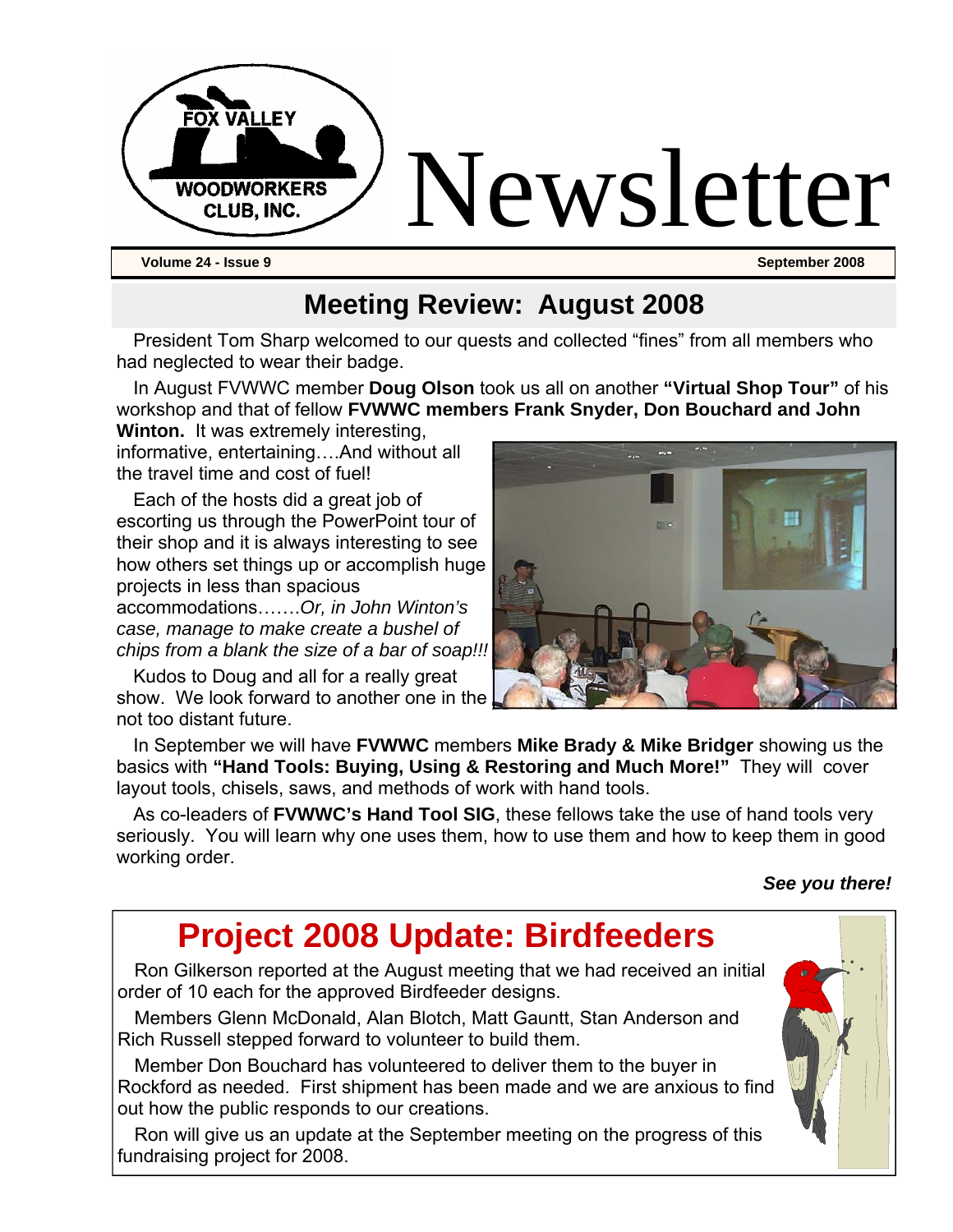#### **FVWWC Events Calendar**

| Sep 2nd Tue  6:30 p.m FVWWC Shopsmith SIG Meets                                                                                                       |
|-------------------------------------------------------------------------------------------------------------------------------------------------------|
| Sep 2nd Tue  6:30 p.m.  FVWWC Hand Tool SIG Meets                                                                                                     |
| Sep 2nd Tue  7:30 p.m FVWWC General Meeting: Mike<br>Brady & Mike Bridger present<br>"Hand Tools: Buying, Using &<br><b>Restoring and Much More!"</b> |
| Sep 15-20   "Gathering of Woodcarvers"<br>2008 - Sandwich, IL<br>http://www.camperjohn.com/gow                                                        |
| Sep 16thWed9:00 a.m FVWWC's Breakfast Club: Red<br>Apple Restaurant - 414 S Schmale<br>Rd - Carol Stream, IL                                          |
| Sep 20th Sun   "The Woodcarvers Fair" with Ol'<br>Don Burgdorf-Sandwich, IL -<br>birdcarvergene@aol.com                                               |
| Sep 28th Sun  9:00 a.m "Valley Carvers' Show" - starved<br>Rock State Park in Utica, IL -<br>bkwoodart@sbcglobal.net                                  |
| Oct 7th  Tue  7:30 p.m FVWWC General Meeting: Rich<br>Rossio presents "New Turning<br>Tricks for Turners New & Old"                                   |
| Oct 25-26S&S  "Artistry in Wood" - Wheaton, IL<br>- woodwizzards2@comcast.com                                                                         |
| Nov 4th Tue  7:30 p.m FVWWC General Meeting: "Bird<br>Carving" with Bud Knoedler                                                                      |
| Dec 2nd Tue  7:30 p.m FVWWC Christmas Party & Toy<br>Drive 2008                                                                                       |

### **FVWWC Officers & Staff**

| woodworkers@fvwwc.org                    |                            |  |
|------------------------------------------|----------------------------|--|
| President                                | <b>Tom Sharp</b>           |  |
|                                          | thomas.sharp@sbcglobal.net |  |
| Past President  Ron Gilkerson            |                            |  |
|                                          | (630) 879-8756             |  |
|                                          | rongilker@hotmail.com      |  |
| Vice President  Matt Gauntt              |                            |  |
|                                          |                            |  |
|                                          |                            |  |
| Program Committee Robin Blair            |                            |  |
|                                          | blairr@saic.com            |  |
|                                          | <b>Ron Gilkerson</b>       |  |
|                                          | <b>Doug Olson</b>          |  |
| Membership  Larry Maher                  |                            |  |
| Editor/Webmaster  Linda Christensen      |                            |  |
|                                          | woodworkers@fvwwc.org      |  |
| Library Committee  Dave Dockstader       |                            |  |
|                                          | <b>Rick Moss</b>           |  |
|                                          | <b>Tom Zillman</b>         |  |
| Raffles/Photographer Charlie Christensen |                            |  |
| Show & Tell MC  Matt Gauntt              |                            |  |
| Show Chairman  Mike Madden               |                            |  |
| Toy Drive/Club Logo Items Gail Madden    |                            |  |
| Member-at-Large  James Nellis            |                            |  |
| Audio/Visual Tech.  Robin Blair          |                            |  |
|                                          |                            |  |
|                                          |                            |  |
| Shopsmith SIG Chairman Dave Dockstader   |                            |  |
|                                          | (630) 851-8118             |  |
|                                          | sourceror@sbcglobal.net    |  |
| <b>Hand Tool SIG Chairmen</b>            | <b>Mike Brady</b>          |  |
|                                          | mbrady25@comcast.net       |  |
|                                          | <b>Mike Bridger</b>        |  |
|                                          | bridger.mike@gmail.com     |  |
|                                          |                            |  |



# **FVWWC MONTHLY DRAWING**

#### **August's Regular Monthly Drawing:**



**1st Prize: Am/Ex \$50 Gift Cheque………………………….John Warwick 2nd Prize: Bosch 5" Random Orbital Palm Sander………..Rich Russell** 

All proceeds go to the general operating fund of FVWWC to enable us to give more back to the membership. *Get your tickets early to be part of the fun & a chance to win!* More great items to choose from in the September drawings, including a **Work Sharp WS3000 Sharpening System**.

**REMEMBER:** These are "Member's ONLY" features to give our members more chances to win!

**Charlie Christensen - FVWWC Raffle Chairman**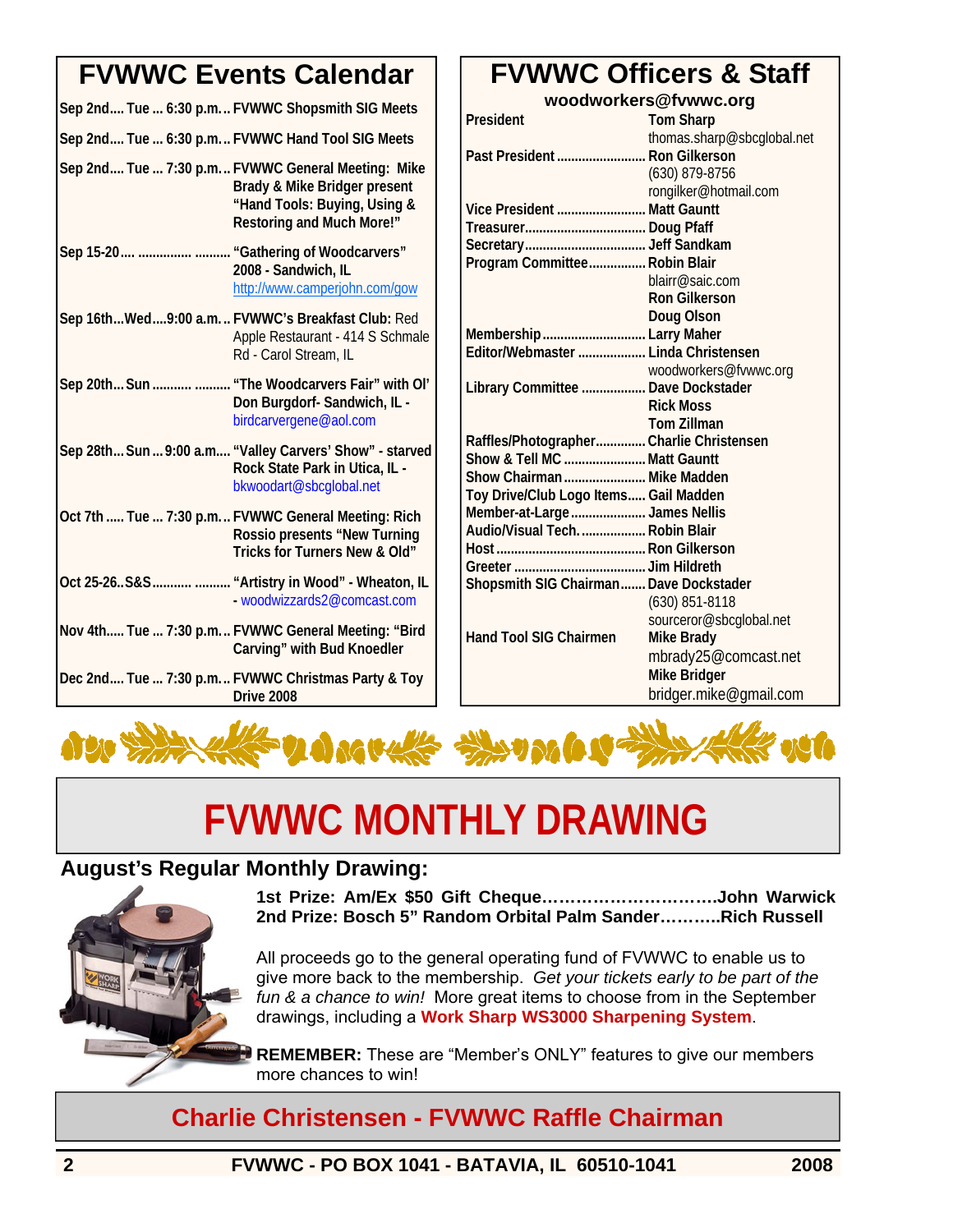# **We Have A Winner…**

**...Ken McFee won the Special Lathe Workshop Raffle & "BONUS PACKAGE" of 10 Exotic Bowl & 50 Pen Blanks** Compliments of **Rick & Laura Rossio of L&R Collectibles & Crafts**! *Congratulations Ken!!!* 



Thanks to everyone who participated and helped us meet our goal. Congratulations also to Bob Tamblyn, Walter Ripley, Bill Hochmuth and Matt Gauntt who won the \$25 Am/Ex Gift Cheques. Matt was the proud winner of two!

## **FVWWC Holds "Hands On" Hand Tool Workshop**



The August 9th workshop/meeting at Jim Vojcek's was outstanding. What a great shop! Everyone shared and learned a lot about a variety of hand tool topics.

We had a good turn out and everyone got a chance to do some "hands on" work with the tools. Our focus was the sharpening of all hand tools (using methods we learned at Paul's demo), plane adjusting and performance, and some basics of tool restoration.

After the workshop we all went to Portillo's for lunch and conversation.

#### **FVWWC's Shopsmith SIG Report**

The Shopsmith Special Interest Group (SIG) meets at 6:30 on the first Tuesday of the month, just before the FVWWC meeting, in the vestibule of the Bethany Lutheran Church. The purpose of the group is to share experience, ideas, and fun and explore all the possibilities available with the Shopsmith. You don't even have to own a Shopsmith to join us.

 If you are interested in the little machine that can, please join us.

**Dave Dockstader 630-851-8118 sourceror@sbcglobal.net**



#### **FVWWC's Hand Tool SIG Report**

The Hand Tool SIG meets at 6:30, prior to the regular meeting on the first Tuesday of the month, at Bethany Lutheran.

Anyone interested in the use of hand tools is welcome to join us for discussion of this fascinating area of woodworking. We will learn by sharing the experiences of using and caring for traditional hand tools.

FVWWC members and guest are invited to stop by and join our group.

**Mike Brady**  mbrady25@comcast.net

**Mike Bridger**  bridger.mike@gmail.com



**2008 http://www.fvwwc.org - woodworkers@fvwwc.org 3**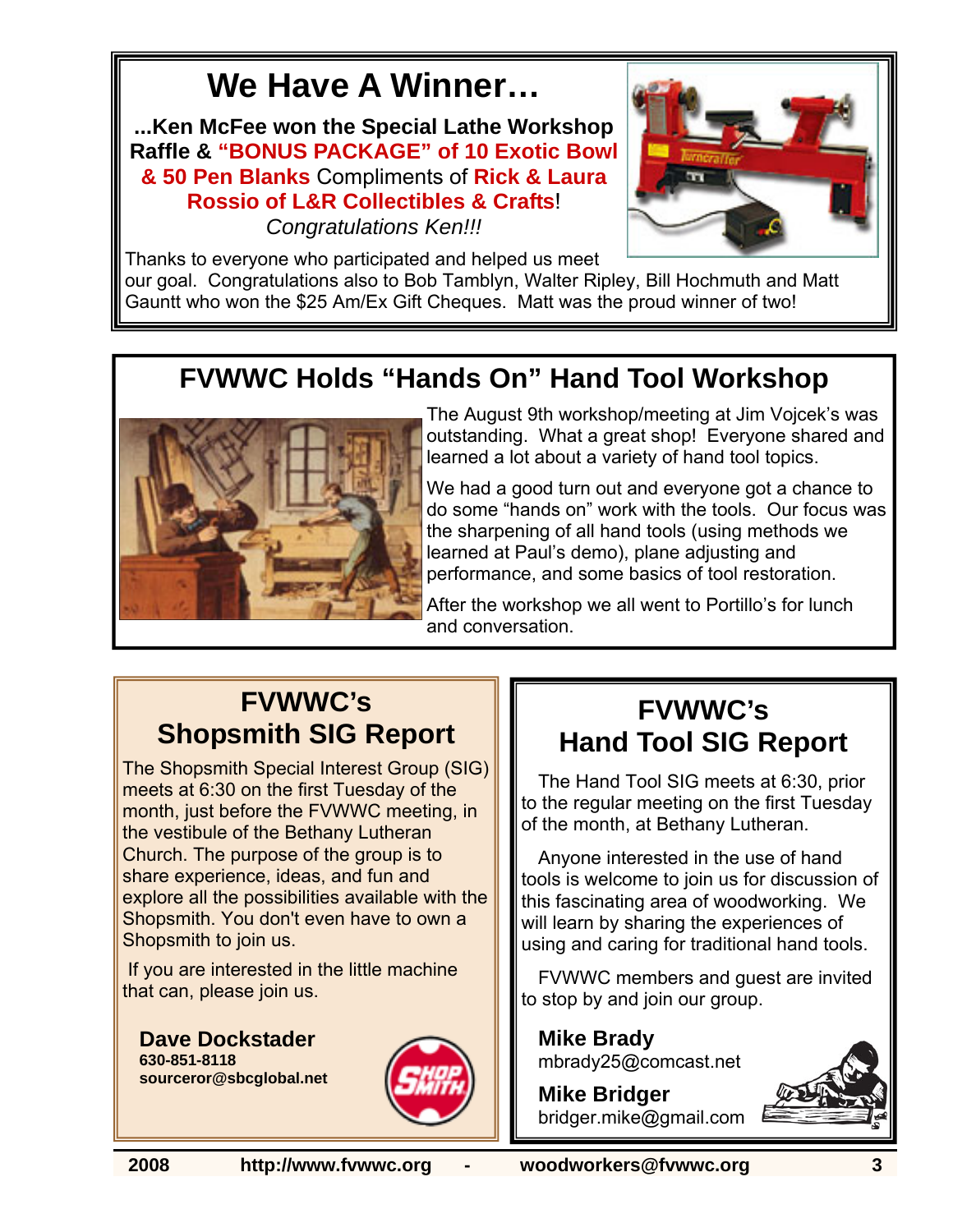

**4 FVWWC - PO BOX 1041 - BATAVIA, IL 60510-1041 2008**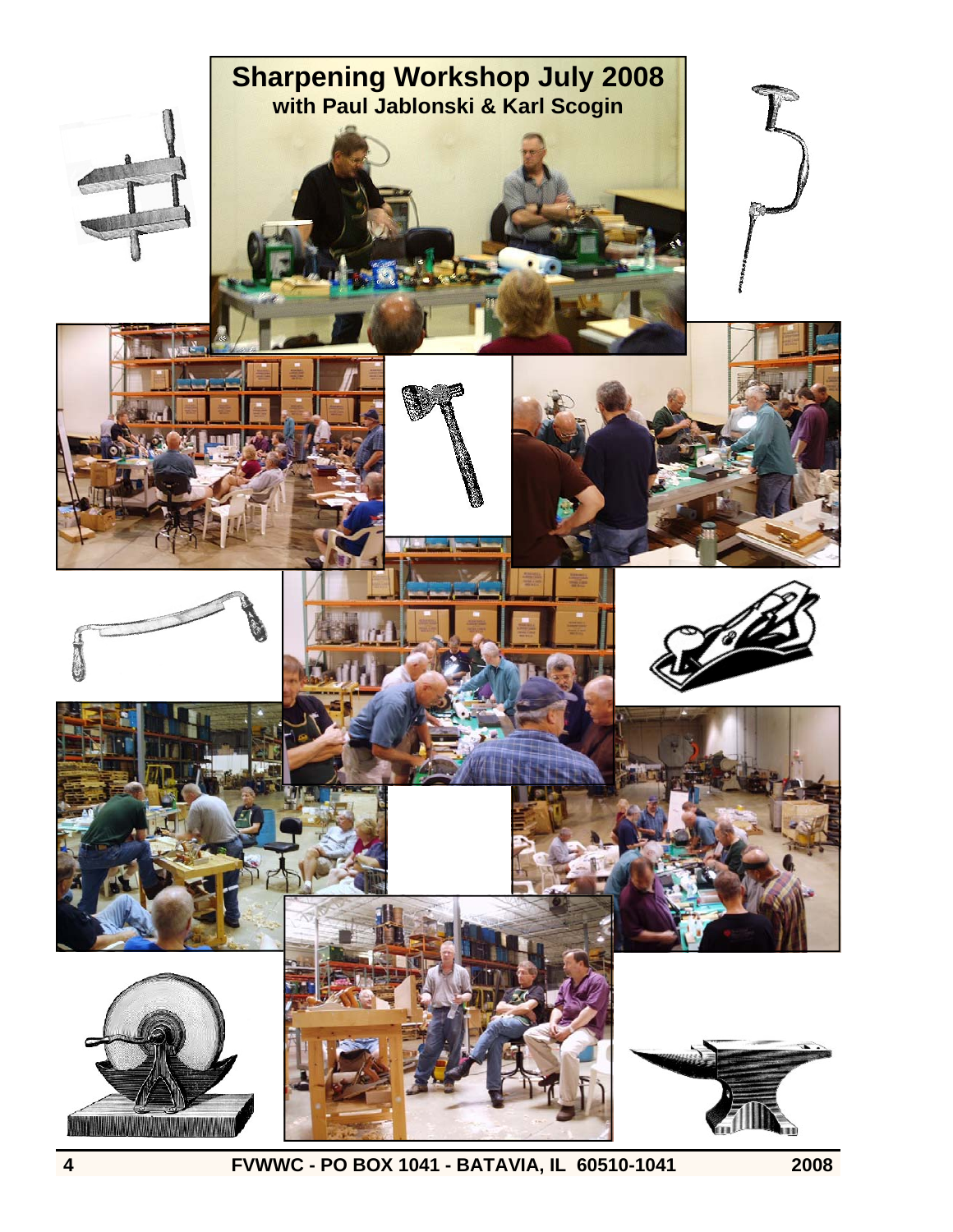

#### **Adjustable Taper Jig**

I recently needed to cut some tapered pieces for a project and didn't want to invest in a manufactured jig. So I built the simple jig you see in the photo above.

It doesn't take much material to build the jig. You probably have just about everything you'll need lying around your shop.

Best of all, it's accurate and can accommodate a wide variety of workpiece sizes. It also works great for ripping a straight edge on rough lumber.





The base of the jig is a piece of ¾″ plywood with three long slots used to attach an adjustable fence. Each slot is recessed on the bottom so the head of a carriage bolt sits out of the way *(see detail 'a')*.

An adjustable ½″ plywood fence sits on top of the base. It has slots to match the slots in the base for adjusting the angle of the taper. And four holes in the fence accept  $\frac{1}{4}$ " carriage bolts for the holddowns.

I made the four hold-downs from 1″-thick hardwood *(see detail 'b')*. A slot at the top allows you to quickly position and then tighten them down with a wing nut.

To use the taper jig, adjust the fence to the desired taper and lock it in place. Then swing the hold-downs over the workpiece and tighten the wing nuts. Finally, set the rip fence of the table saw so the blade lines up with the edge of the jig. Then simply push the sled along the fence. That's all it takes to cut perfect tapers every time.

**Good Woodworking,** 

**Phil Huber Online Editor,** *ShopNotes* 

**http://www.woodworkingtips.com/** 



**2008 http://www.fvwwc.org - woodworkers@fvwwc.org 5**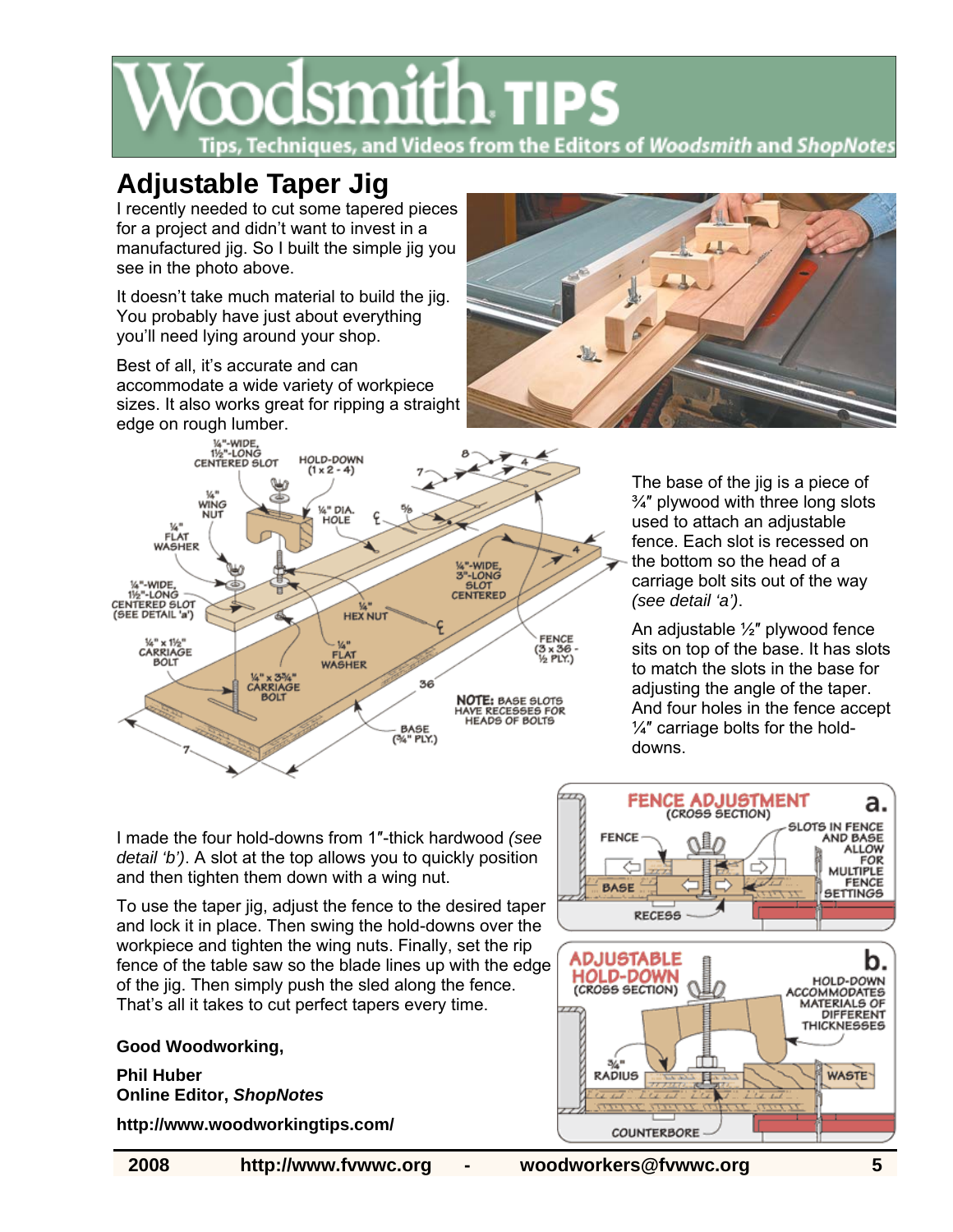#### **We're Having a Party…** *...And You're Invited!*

Each holiday season Gail Madden invites representatives from three local organizations to accept our donations of toys and other items. *No one is required to bring a donation* but we do hope all members will attend the festivities and share the fun. The December meeting, like every meeting, is for all members. This is a party so many also bring a guest but no one is excluded.

It is a Pot Luck, non-formal but a fun, tasty nibble feast of just about anything that you can stick on a toothpick or perch on a plate! Bring a dish to pass and eat up!!! Coffee, punch, plates, napkins and utensils are furnished by FVWWC, along with meat, cheese & veggie trays. May not be haute cuisine but, if you go home hungry, it will be no one's fault but yours! No time to cook? Do Deli, Drive-thru or such but show up - even if *empty handed!*

Speaking of empty handed, that excuse won't work for toys either. Folks who make the toys do so because they like doing it and donating them is just a really neat outlet for their talent. Think of it as an excuse for folks to "play" with toys all year long with no one asking "why?". How cool is that? Most items produced are fairly simple designs. Toy cars or doll beds do not have to be elaborate to make a child's holiday.

**Operation Christmas,** Bolingbrook & Romeoville, **Batavia Access,** Batavia and Carol Stream's **Humanitarian Service Project** representatives will be there to collect our donations. These organizations also appreciate paper products & canned goods.

We hope everyone will attend our Christmas Party and share the fun, food  $\mathbb Z$ and the company… ...*It just won't be the same without you!* 

 *-- LGC* 

#### **Membership Drive 2009**



#### **Renewals for 2009**

start in September and must be submitted no later than 01/15/2009 to insure you don't miss a minute of what FVWWC has to offer!

See **Larry Maher,** our Membership Chairman, to renew or mail your check/MO for \$30.00 to:

**FVWWC PO Box 1041 Batavia, IL 60510-1041**

*NOTE: Membership/Renewal form available on club website:* 

*www.fvwwc.org*

## **Coming in September…**  *...Another Special Raffle!*

We will start selling tickets for our next Special Raffle at the September meeting for a **Tormek T-7 Sharpening System!**



A number of attendees to the workshop in July requested the Tormek as our choice for top prize in our next Special Raffle.

Remember, you do not have to be present to win so get your tickets early to avoid being left out! They are \$5 ea or 5 for \$20 and the sooner we reach our goal, the sooner some lucky member will take home a new "toy"!!!

**6 FVWWC - PO BOX 1041 - BATAVIA, IL 60510-1041 2008**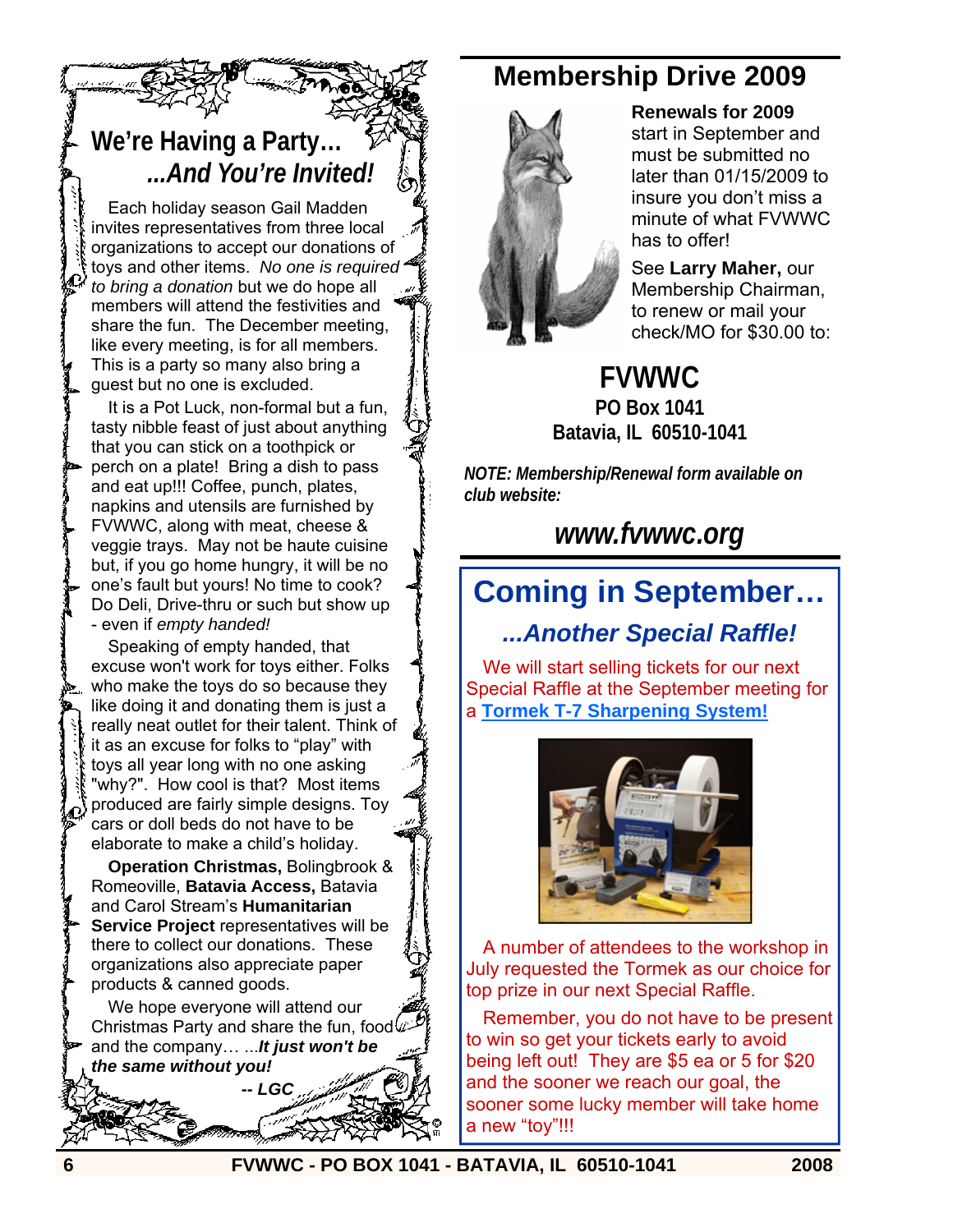## **Show & Tell August 2008**

August's display was, again, smaller than usual but interesting as always.

Participating Member were:

- ¾ **Rich Rossio: Segmented Turned Vase** of 20 various Exotics with a Deft finish.
- ¾ **Nick Rentas: Blanket Chest** made of Walnut finished in General Finish & Arm-R-Seal.
- ¾ **Fred Rizza: Walking Stick** made of Ipe with Oil Stain & Deft finish.

*See you all again next month!* 





Nate

Everyone loves FREE woodworking plans. And to give woodworkers more of exactly what they are looking for, *WOOD* magazine has created a free downloadable plans section within the *WOOD* Store with nine detailed plans. Current offerings include plans for a tambour bookcase, three lumber storage projects, planter, swinging dragon toy, salt and pepper shakers, turned floral display, and scroll saw and intarsia projects. To download these free plans simply visit



http://woodmagazine.com/freeprojectplans

MENSUNG TRUCK A TELL INFO